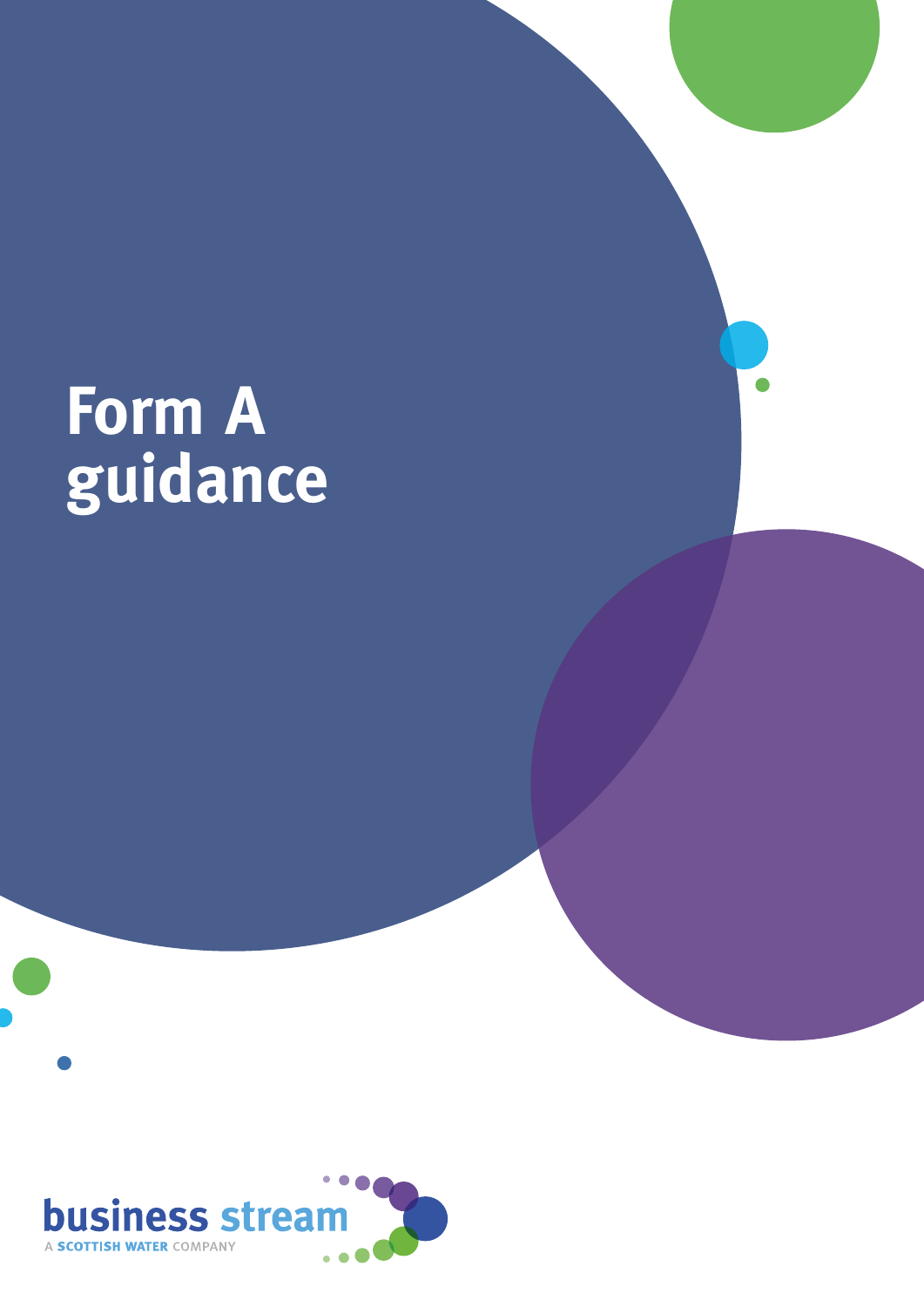# **Guidance Notes**

These guidance notes are designed to help you complete: Form A – Application for a permanent water connection.

## **Important**

We can only schedule your water connection AFTER:

• acceptance & payment been made for water & sewer

Please use Water for Scotland latest version to develop or check your plans. This document sets out the design standards Scottish Water will use to assess your water mains and services. Pease visit Scottish Water website for a free PDF copy.

From 1 April 2013 you will have to have the necessary accreditation when seeking approval for non-standard (>32mm) connections. Find out more at **[www.lr.org/en/utilities/water-industry-registration-scheme-wirs-wirsae](http://www.lr.org/en/utilities/water-industry-registration-scheme-wirs-wirsae)**

Need some help? We provide an end-to-end service, managing everything from design toto final connection – including this application process.

Do you require a quote from our Solution's team? Contact us to discuss your needs on **0333 207 9703** – option 1

# **Customer details Section 1**

Please provide your full details to make it easy for us to contact you. We need to know whether you are the owner of the site, the contractor developing the site on the owner's behalf, or the future occupier.

## **Details of main contact**

Please provide contact details of any person coordinating the development, who is best placed to act as our regular contact throughout the project.

### **Billing details**

Please ensure you tick the appropriate box for customer / main contact / occupier to receive the invoice for the water connection.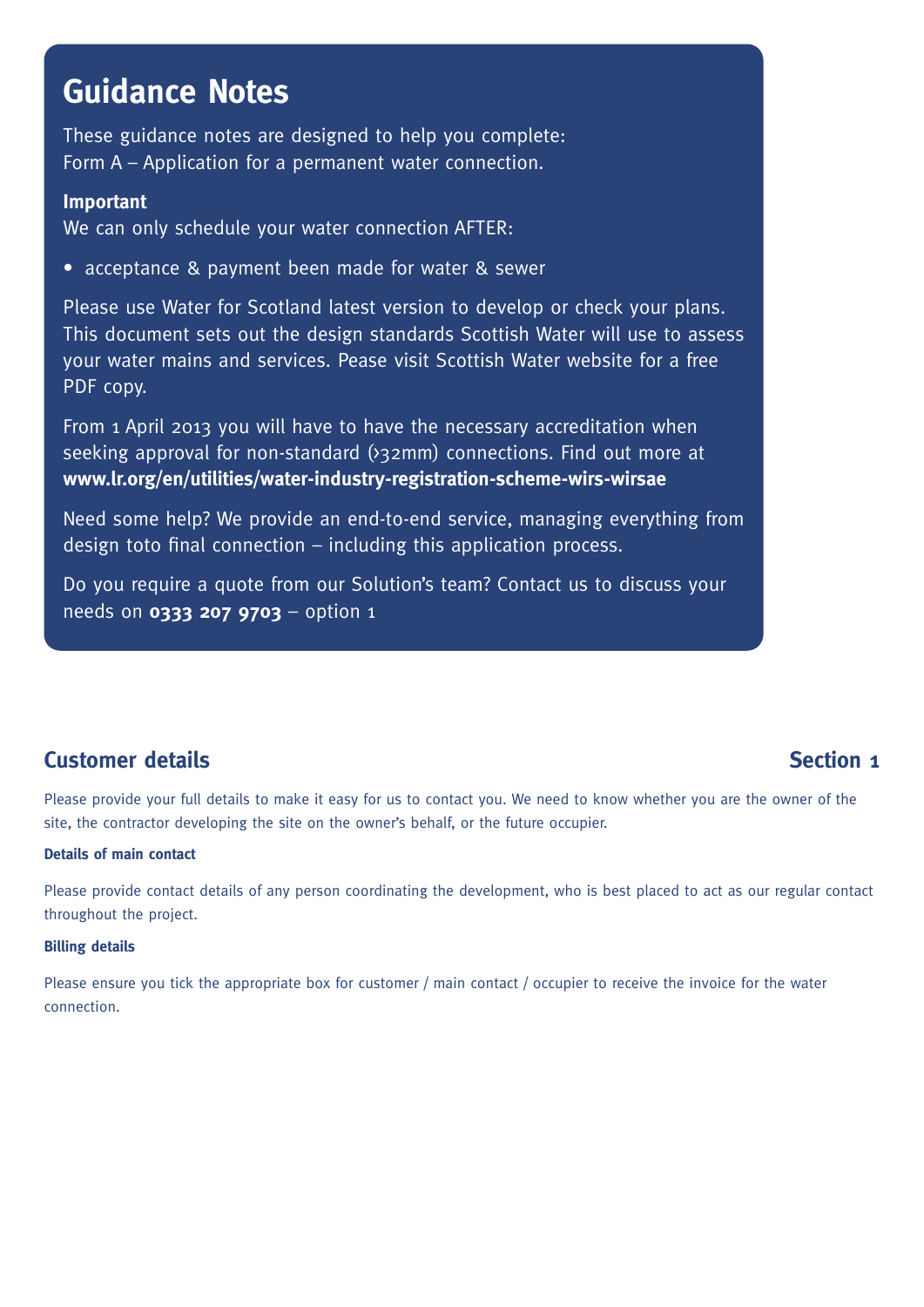## **Site details Section 2**

**PDE –** Please provide the PDE reference number relating to your site which has been confirmed. This will have been provided to you by Scottish Water and is required before your application for a new water connection can be made.

**Associated applications –** If you have made a sewer application in advance of your water please supply your reference number

**Waste Water –** Please also indicate how your development proposes to manage waste and surface water for your development.

**Planning reference numbers** – Please provide any planning reference numbers related to your development. These are made available by your local authority. Please only apply once approved.

**UPRN / SAA number –** Where a UPRN or SAA reference number are not available please select the appropriate option of give details under other

(The SAA Reference Number will only be available after a property has been rated and can be obtained from the Scottish Assessors Association website – **[www.saa.gov.uk](http://www.saa.gov.uk)**. UPRN availability will vary depending on the specific council planning department and should be available at building warrant granted stage and can also be obtained from the One Scotland Gazetteer website – **[www.onescotlandgazetteer.org.uk](http://www.onescotlandgazetteer.org.uk)**.)

**Existing building** – If you require a water connection for an already existing building, please provide your supply point ID (SPID) – this appears on your water bills.

If your development includes domestic premises, you must apply separately to Scottish Water **(not Business Stream**) for the domestic elements.

**New Property Address:** As the property will be liable for water usage charges You must supply the full postal address and postcode of your site. The Land Registry can provide your postcode. If you don't supply this, your application may be delayed.

**Multiple tenancies**: For multiple occupancy sites, please use **Appendix B** of the form to provide details of all the occupiers. This is so we can ensure the infrastructure is laid in a way that allows for occupants to be billed separately in future, if required. If you don't yet know who the occupants will be, please tick 'Not yet known' and leave the remaining fields blank.

### **Phasing 2.1**

If this is only 1 phase of a larger development it's important that you confirm this within the application.

#### **Facilitation 2.2**

Your development may require a water facilitation main as well as a plot connection to a singular or multiple property. It's also important to know if a facilitation is an advanced installation and if so how many plots will be served of this. This allows Scottish Water via Business Stream to gain a better understanding of your development.

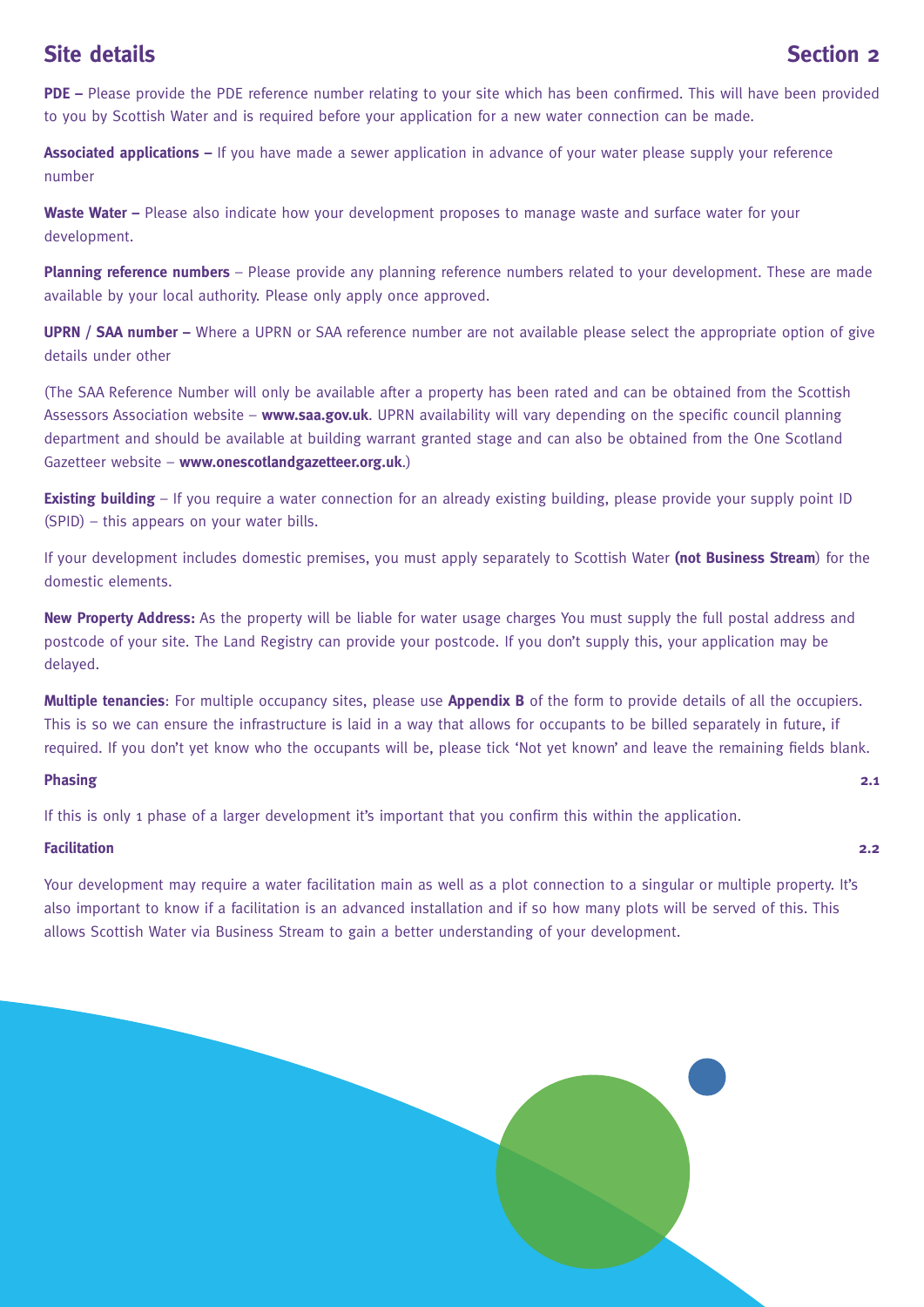## **Connection details Section 3**

**When are you starting your development:** Its vital we know when your project is due to start so we can help meet the target of your connection date (date of works to commence)

#### **Connection pipe size**

Your engineer's design calculations should identify the size of pipework required. This is usually (but not always) one size up from the required meter size – for instance, a 15mm meter would need a 25mm pipe.

If you are likely to extend or upgrade your development in the future, it is useful to consider installing an oversized pipe at this stage, to keep the upgrade costs to a minimum. For further information, help and resources, see our new connections: getting started document.

**Anticipated consumption –** You must provide your anticipated annual water consumption. This enables Scottish Water to determine the appropriate size of meter and connection.

As a guide, typical daily consumption estimates are:

- residential / hotel use: 180 litres per 24-hour occupant
- office / workplace use: 55 litres per occupant

It is also important that you provide the number of staff residents known as this will help establish that the correct water demands of the development can be met.

**Meter size –** Completing **Appendix A** of the form is mandatory. Scottish Water will use the information given to decide the size of meter(s) to be installed at your site. Please list all fittings correctly under the correct heading (storage or directly off the main). Your design should show any / all proposed storage. Scottish Water would prefer that 24-hour storage is included in the design.

**Firefighting connection –** For new connections, you must supply a copy of the confirmation letter and approval from the local fire authority if:

- firefighting facilities are required (hydrant and / or sprinkler systems); or
- your connection is larger than 32mm This is to show whether you need a fire hydrant, or whether existing connections are sufficient.

**Soil Investigation Report** – We require a copy of the soil investigation report, including a chemical analysis table if:

- the site has potential land contamination issues (e.g. any industrial site, former garage site, etc)
- the new connection is a non-standard one, that is above 32mm This report is needed to identify the type of pipe material to be laid to protect the public water supply.

We require the recommendations and conclusions of the report that determine the pipe material suitable for the ground conditions. Scottish Water has a statutory duty to ensure the public water supply is 'wholesome' and free of any organisms or chemicals which could constitute a danger to health, or affect properties such as taste and odour.

The report should be carried out in accordance with current UKWIR (United Kingdom Water Industry Research) guidance. **Please note Scottish Water require that this applies to all applicable sites whether greenfield or brownfield.**

**Crossing private land / third party** Where your proposed pipe will cross privately-owned land, it is your responsibility to secure written confirmation of access to the land. This does not apply to public highways.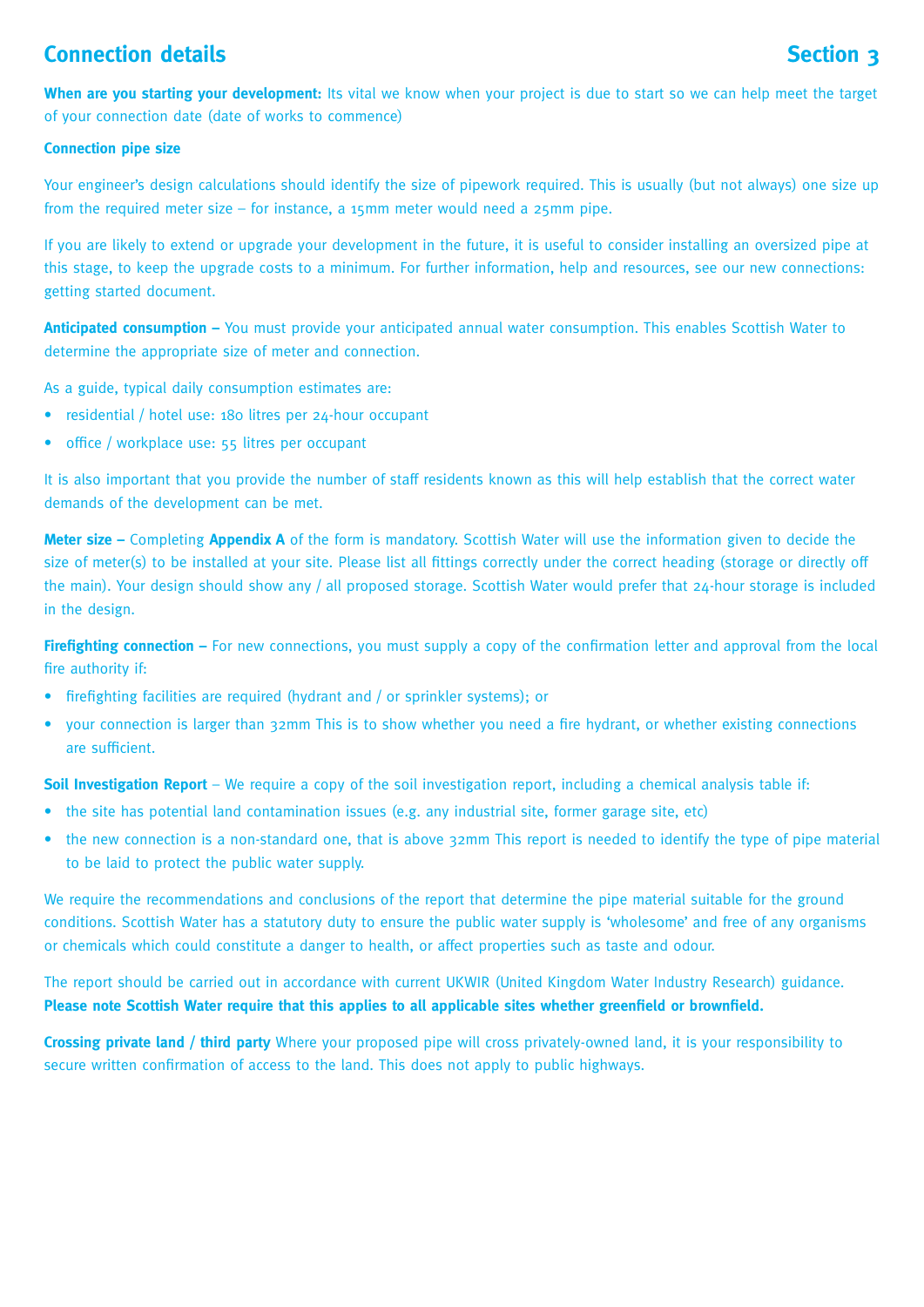## **Building Water Section 4**

If you require a building water connection you will need to provide a design proposal showing

- boundary of premises
- location of the existing main
- design proposal:
- size of the existing main
- material specification of the existing main
- location of your proposed connection on the existing main
- route of your pipe from connection on the existing main to your property
- size of the proposed connection pipe
- material specification of the proposed connection pipe
- location of meters
- location of supporting valves

We may need to ask for further drawings and / or calculations after reviewing your initial application and supporting information.

If you do not require building water, for example your development is a dry build, then we will require evidence (invoices) of this. For example – ready mix concrete / timber frame etc

**If water used for building works or site accommodation has been obtained illegally from Scottish Waters network then you will be liable for a retrospective charge.**

## **Trade Effluent Section 5**

If the site requires to discharge trade effluent a separate application process applies & a form H will need to be posted to Business Stream Trade Effluent Team – please visit our website

## **Plumber details Section 6**

If you appoint a non-registered plumber, you are liable for any damages to a third-party property resulting from faulty components or incorrect installation. If such damages occur where a registered plumber has been used, the plumber is liable for third party damages.

All installations must be carried out by a plumber registered with SNIPEF (Scottish and Northern Ireland Plumbing Employers' Federation).

**Special requirements –** Please provide any additional information about your development that might be relevant to obtaining technical approval, e.g. details of onsite storage; out of hours connection required.

### **Payment details**

An application fee is applicable on all approvals. Please note, if you do not proceed with your application after approval an invoice will be raised for the application fee to be paid.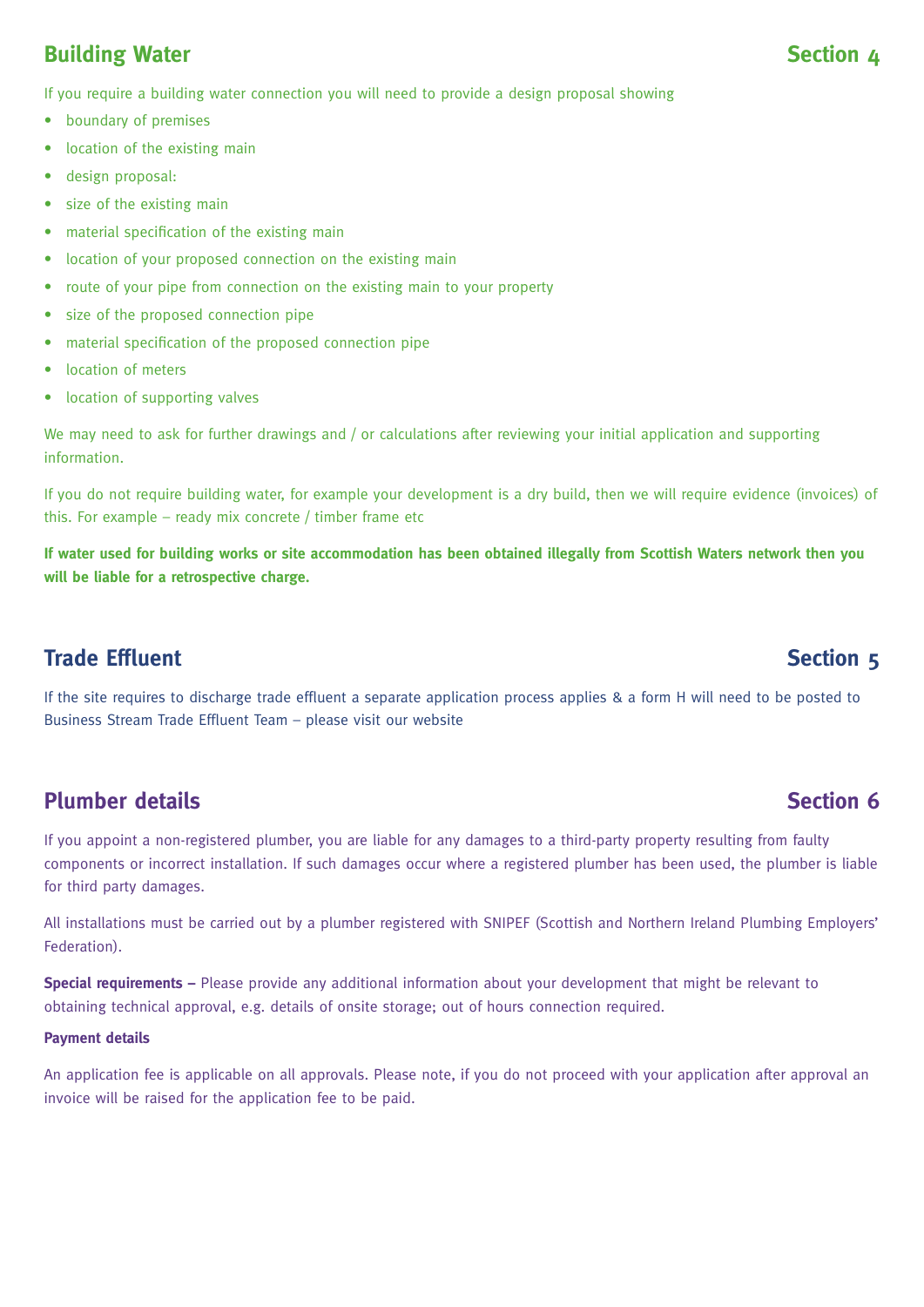## **Checklist of supporting data Section 7**

## **Please note your application will not be processed until all supporting information / documents are provided.**

#### **Documents**

**Site location plan** This enables Scottish Water to quickly locate your site in relation to its existing water infrastructure.

Your plan should set out precisely where the site is. Show street names, existing buildings and other landmarks. A 12-digit OS grid reference or GIS coordinates would also help.

**Scottish Water Sewer application ref number –** If you have made a sewer application in advance of your water connection please provide the application reference number

**Scottish Water PDE reference number** Please submit the results of any capacity assessment by Scottish Water (e.g. PDE response, drainage impact assessment or relevant correspondence).

**Details of how waste water will be dealt with if not by sewer** – It is vital that you confirm what steps you are taking in relation to the disposal of water from site

**Design proposals** Design proposals include a technical drawing. This needs to show every individual connection from the existing mains to the point of connection. These details enable Scottish Water to find the best connection point from its mains. The following details must be shown:

- boundary of premises
- location of the existing main
- size of the existing main
- material specification of the existing main
- location of your proposed connection on the existing main
- route of your pipe from connection on the existing main to your property
- size of the proposed connection pipe
- material specification of the proposed connection pipe
- location of meters
- location of supporting valves

**Plumbing schematics** You must provide internal and external plumbing schematics. These ensure that the right protection measures are in place. They are a strict requirement of Scottish Water byelaws.

Internal plumbing schematics need to show:

- the route and diameter of all pipes
- the capacity and position of storage and feed cisterns
- the location and details of all fittings
- hot and cold-water services

External plumbing schematics must show:

• minimum of a stop-cock, double-check valve and drain valve on the main at the point of entry in every building. Fire mains require a single check valve in a suitable chamber for access and maintenance.

We may need to ask for further drawings and / or calculations after reviewing your initial application and supporting information.

If you are unsure where your water main is located please contact your case owner.

Fire authority – if you require a connection above 32mm in diameter we will require a fire authority letter. This confirms that the local fire authority approves of the current or new firefighting provisions for your development.